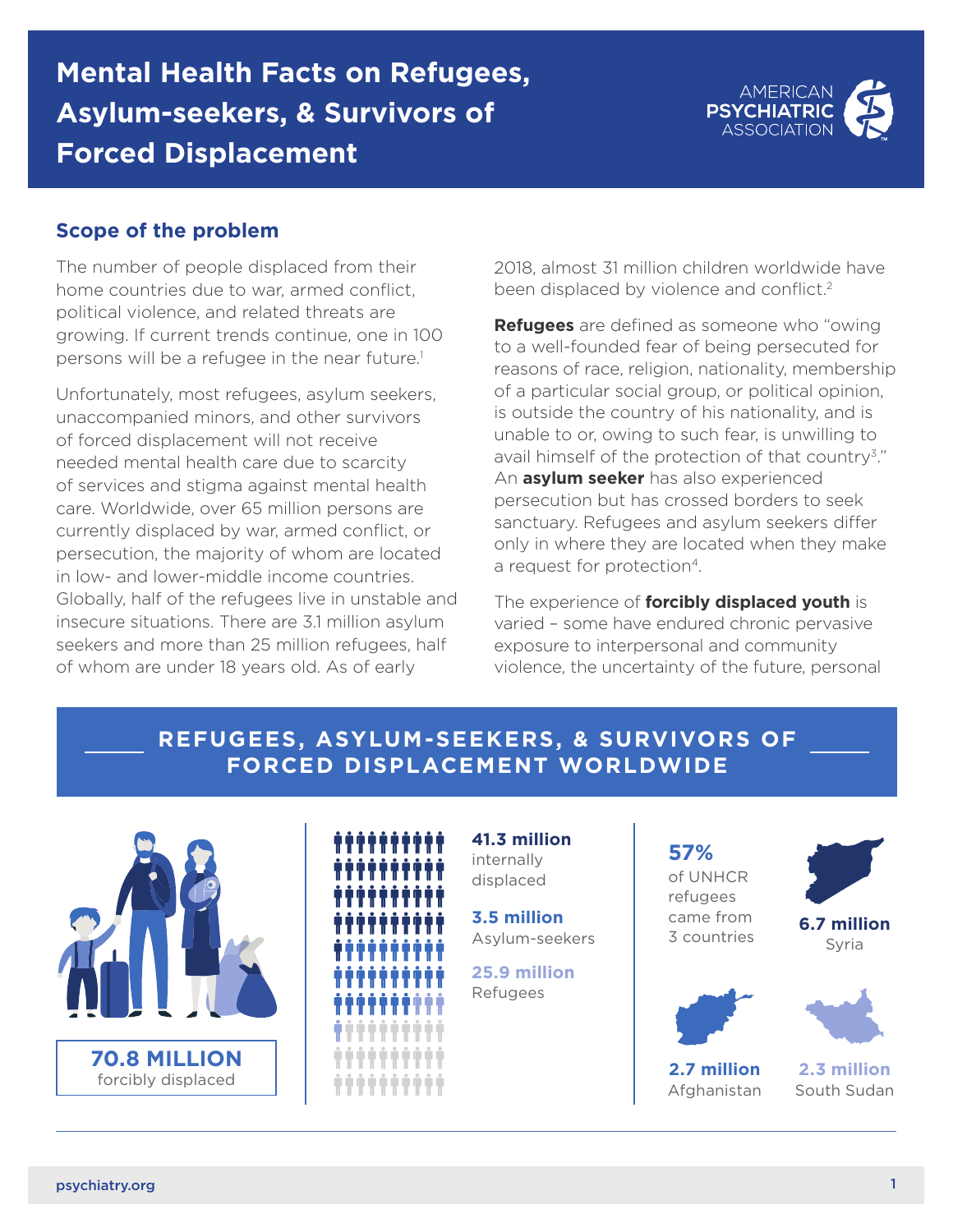or family persecution, violent loss of loved ones, and an insecure environment<sup>5</sup>. Others have experienced a shorter exposure to high violence such as active war. Some youth come from areas of armed conflict and war with their conscription into the armed forces as "child soldiers", some arrive without parents or caretakers as **unaccompanied and separated minors**, and other youths flee with intact families.

The migration experience for youth forcibly displaced from their homes to the U.S. is also varied. Refugee and asylum-seeking youth may travel by plane or train without exposure to violence or danger if they have resources. Others have long migration journeys across multiple countries, exposure to physical and sexual assault, hiding, and lack of basic needs such as food, clean water, and the ability to maintain personal hygiene<sup>6</sup>.

Oftentimes, forcibly displaced youth must abruptly leave all belongings except only the most necessary and quickly say goodbye to loved ones who may be unable to join. They do not necessarily want to leave the home environment and culture that raised them. Therefore, these youth lose not only material resources like housing, education, access to food and water, and security, but also social relationships and cultural supports.

Refugees do not choose which country they would like to live in. The United Nations High Commissioner for Refugees makes recommendations to select countries. There are eight U.S. federal agencies, six security database biometric security checks, three in-person interviews with the Department of Homeland Security, and medical checks that are involved in the thorough screening of refugees which can take between 1-2 years<sup>7</sup>.

Historically, the U.S. resettlement program was one of the largest in the world since the 1970s, offering resettlement to the most vulnerable: at-risk women and children, female-headed households, elderly, and survivors of violence and torture, and those with acute medical needs. In the past decade, there were an average 75,000 refugees admitted into

the U.S., but that number has gone down significantly recently. Only 22,491 refugees were admitted in the fiscal year 2018- the lowest in more than 40 years<sup>8</sup>.

Due to a family separation policy, formally enacted in April 2018 that called for every illegal entry case across the border to be prosecuted, children (who could not be prosecuted) were separated from their parents. Between October 2017 and April 2018, an estimated 700 families were separated. In June 2018, an executive order was signed to end family separations at the border.







*Figure 1: Data from the Refugee Processing Center wrapsnet.org*

### **Mental health of survivors of forced displacement resettled in high-income countries**

About one out of three asylum seekers and refugees experience high rates of depression, anxiety, and post-traumatic stress disorders (PTSD)9.

However, systematic reviews show that prevalence estimates of mental health disorders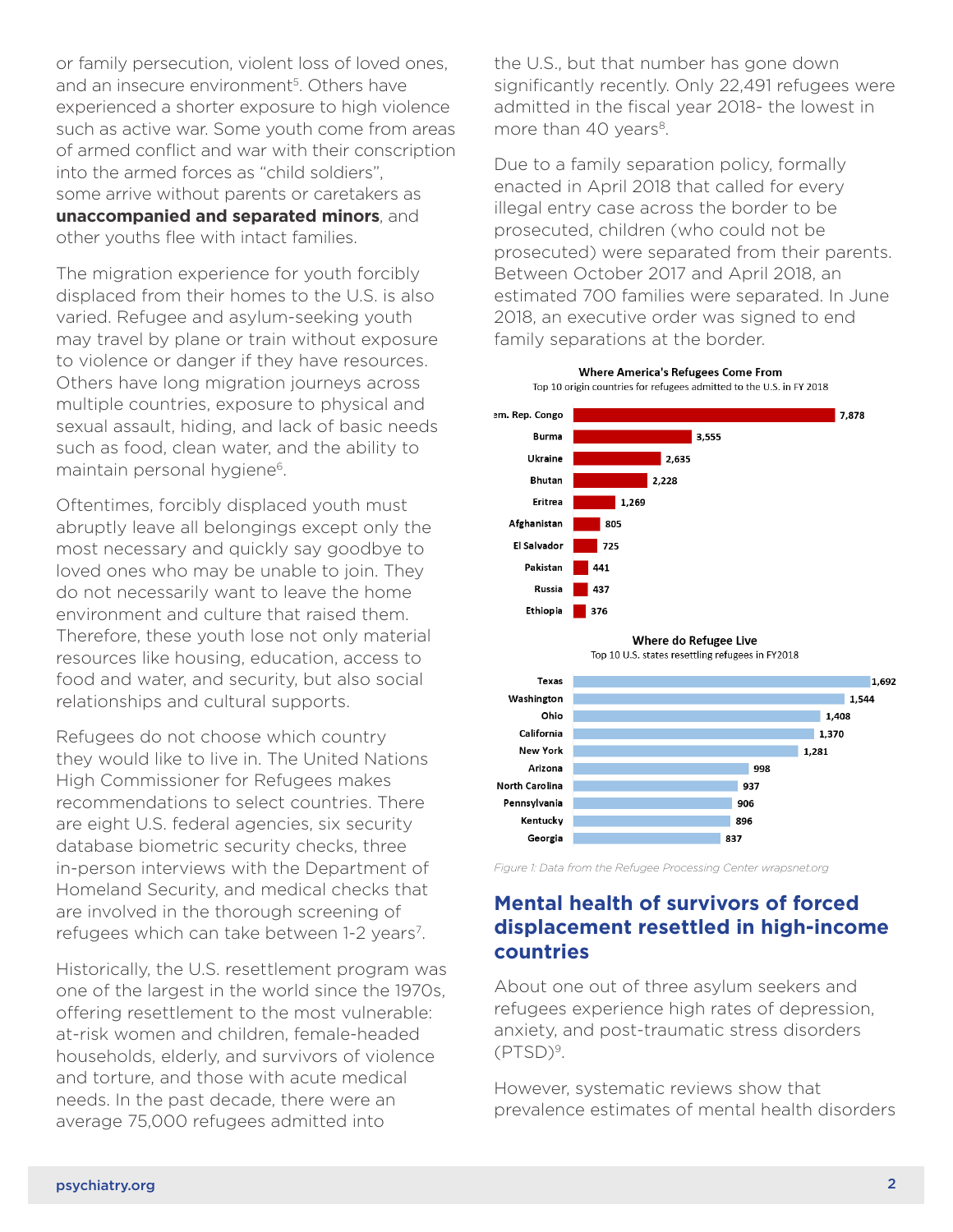for this population vary widely from 20% to 80%<sup>10,11</sup> specifically.

- 4 to 40% for anxiety,
- 5 to 44% for depression
- 9 to 36%<sup>12,13,14,15</sup> in PTSD

While most refugees and asylum seekers with PTSD and depression show a reduction over time, particularly if there are low resettlement stressors<sup>16,17</sup> others may experience years of PTSD18,19.

Early mental health care should, therefore be a priority for resettled youth<sup>20</sup>, as post-migration stressors such as prolonged detention, insecure immigration status, and limitations on work and education, can worsen mental health<sup>21</sup>. When individuals and families seek safety by leaving their homes, cultures, and communities due to the threats of violence and persecution, emotional distress can be heightened<sup>22</sup>.

Once forcibly displaced persons reach the U.S., they often face multiple postmigration stressors of poverty, insecure housing, unemployment, multiple moves with changes in neighborhoods, isolation, stressful legal issues, poor access to services, and general disadvantage in the host country, which can all adversely impact mental health<sup>23</sup>, <sup>24</sup>, <sup>25</sup>;

#### **Systems of care for the mental health of refugees and asylum seekers**

Providing mental health care for refugees and asylum seekers should be done in partnership with the other social, cultural, and family supports around the individual. Such an approach highlights the influence of environment on mental well-being. Clinicians can serve as advocates by linking refugees with psychosocial support to assist with housing, legal aid, access to health care, education, and employment.

Refugees and asylum seekers may be resistant to seeking mental health care due to beliefs that diagnosis will interfere with jobs and housing, that there is no treatment<sup>26</sup>, cultural values surrounding silence/disclosure<sup>27</sup>,

differing beliefs surrounding etiology/ manifestation of emotional health, and lack of incorporation of these beliefs into care9.



*Figure 2: ORR Refugee Health Newsletter, 2013*

Common structural barriers to care are lack of education about the mental health system and resources, health insurance issues, transportation, language proficiency, or provider refusal to see refugees<sup>28</sup>.

Refugees may have barriers to seeking care, but health systems may also have barriers to referring people for services, as only about 3% of refugees are referred to mental health services following screening<sup>29</sup>.

#### **Strengths and protective factors common to refugees and asylum-seekers**

Despite the high rate of exposure to traumatic events among the refugee population, many do not have chronic psychiatric impairment<sup>30</sup>,<sup>31</sup>. Clinicians should, therefore, make the distinction between normal responses to the abnormal situations of war, protracted violence, and other traumatic experiences that many conflictaffected persons face, and the more severe and less common psychiatric response.

Mental health providers can highlight the resilient processes that conflict-affected people can draw upon. Commonly thought of as the ability to adapt in the face of adversity, resilience is time- and context-dependent, and a process that can be developed across individual, family, and community levels<sup>32</sup>.